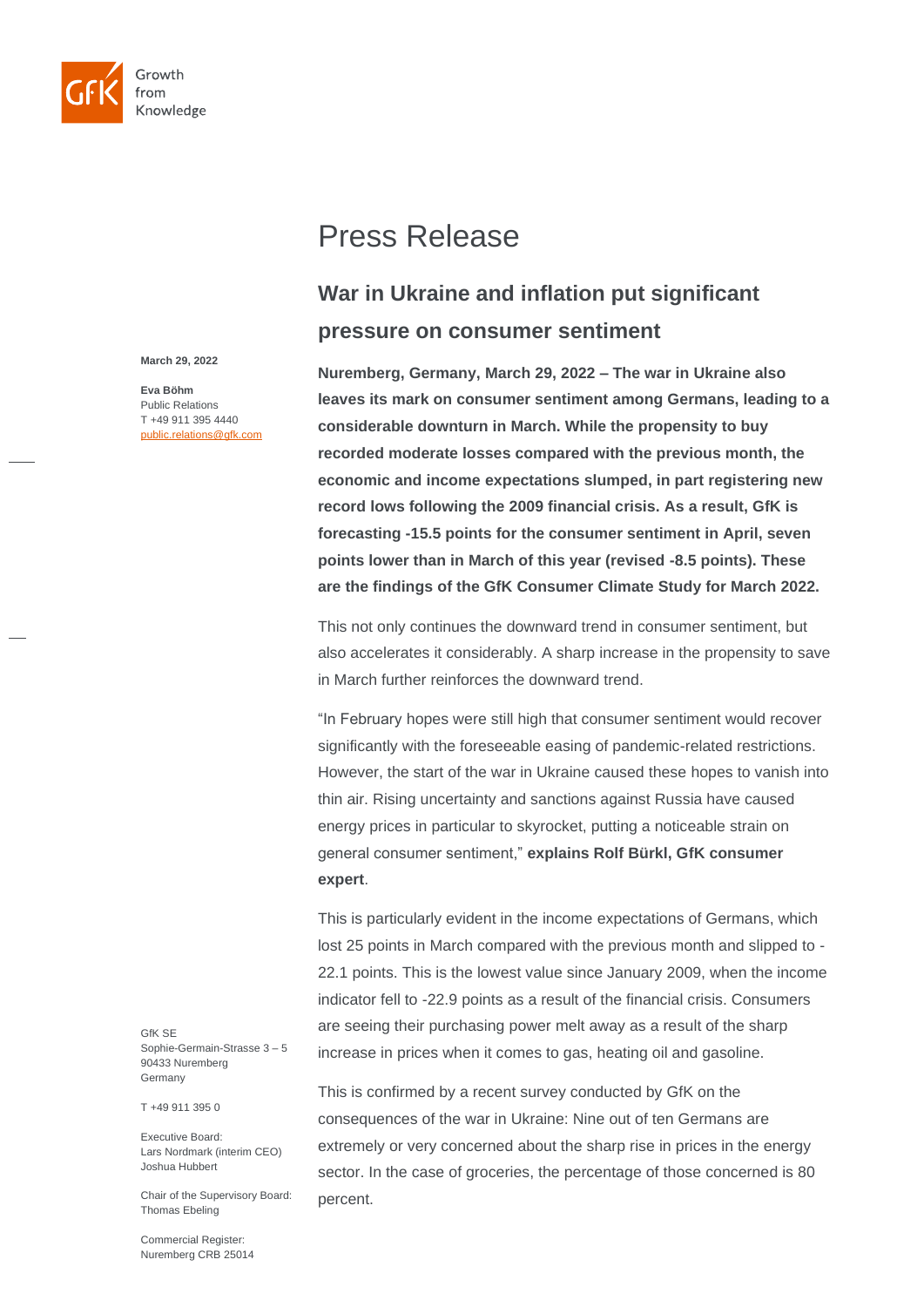

**Bürkl adds**: "A sustainable recovery of the consumer sentiment is only possible with a rapid ceasefire followed by peace negotiations. The domestic economy will then also significantly contribute to overall economic development again as a result of declining uncertainty, and the easing of pandemic-related restrictions would also be able to have their positive effect."

# **Consumers increasingly see risks for the economy**

Following two consecutive increases, economic expectations – similar to income expectations – also suffered a setback in March. The indicator loses 33 points, thus dropping to -8.9 points. A lower value was last measured during the first pandemic-related lockdown in spring 2020 (May 2020: -10.4 points).

Consumers increasingly see risks for the German economy. Sanctions, high energy prices, and supply chain issues have caused the risk of recession to skyrocket. The risk factors thus clearly dwarf the positive impulse to be expected from the easing measures.

# **Moderate losses in propensity to buy for the time being**

In contrast to economic and income expectations, the propensity to buy dipped only slightly in March, with the indicator dropping 3.5 points to a current value of -2.1. A lower value was last measured almost two years ago in April 2020 at -4.6 points.

Experience shows that the propensity to buy reacts negatively to rising prices. As an important indicator, the price of gasoline in particular plays a significant role in this context, as consumers monitor it continuously in their everyday lives and can respond to it immediately.

The table below shows the development of individual indicators in March compared to the previous month and the previous year:

|                                 | <b>March 2022</b> | February 2022 | <b>March 2021</b> |
|---------------------------------|-------------------|---------------|-------------------|
|                                 |                   |               |                   |
| <b>Economic</b><br>expectations | $-8,9$            | 24,1          | 17,7              |
|                                 | $-22,1$           | 3,9           | 22,3              |
| Income expectations             |                   |               |                   |
|                                 | $-2,1$            | 1,4           | 12,3              |
| Propensity to buy               |                   |               |                   |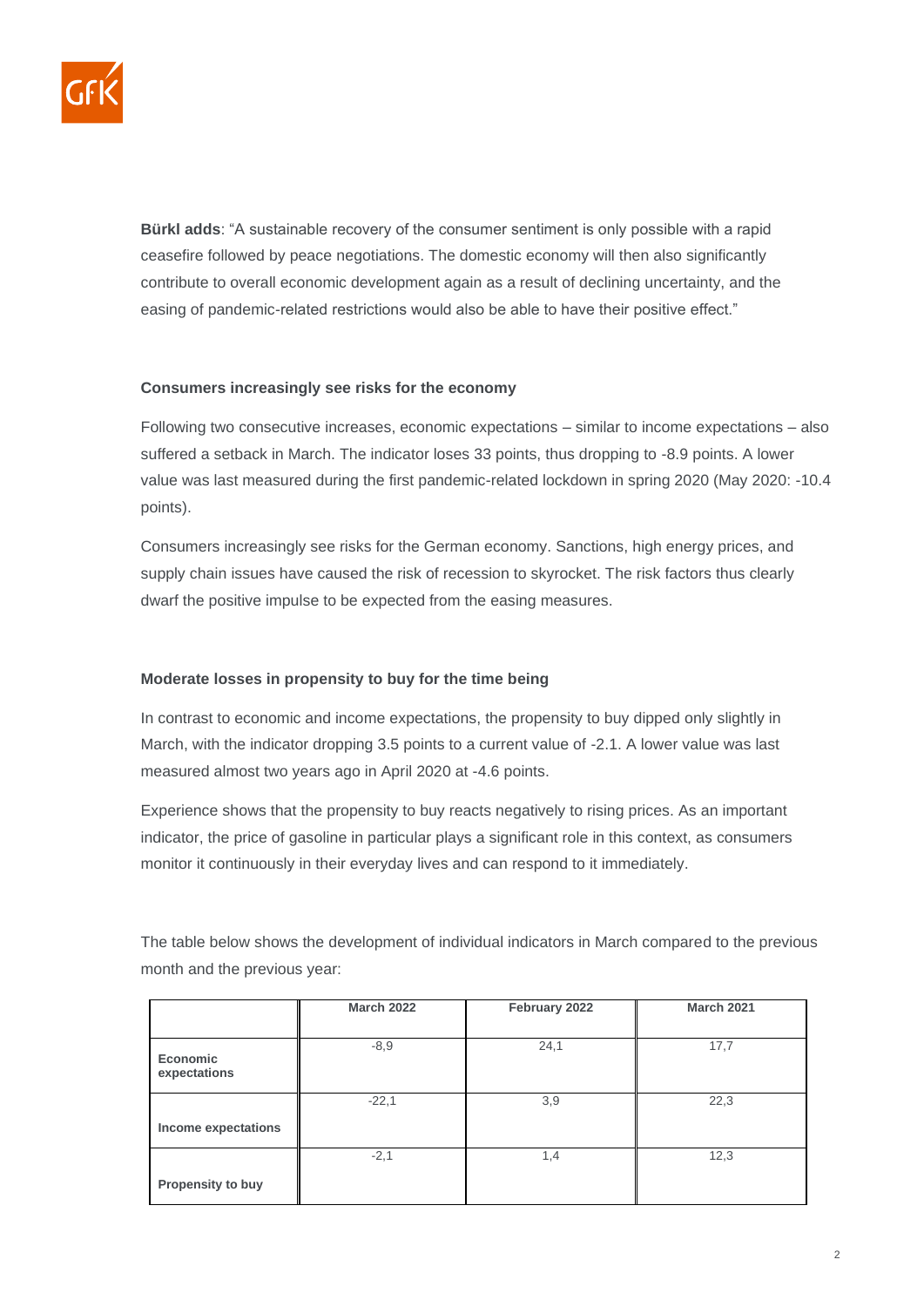

|                           |  | $\epsilon$ and $\epsilon$ |
|---------------------------|--|---------------------------|
| <b>Consumer sentiment</b> |  |                           |

The diagram below shows how the consumer sentiment indicator has developed over recent years:



Source: GfK study co-funded from European Commission | 03/22

# **Planned 2022 publication dates:**

- Wednesday, 4/27/2022, 8:00 a.m.
- Wednesday, 5/25/2022, 8:00 a.m.
- Tuesday, 6/28/2022, 8:00 a.m.
- Wednesday, 7/27/2022, 8:00 a.m.
- Friday, 8/26/2022, 8:00 a.m.
- Wednesday, 9/28/2022, 8:00 a.m.
- Thursday, 10/27/2022, 8:00 a.m.
- Friday, 11/25/2022, 8:00 a.m.
- Wednesday, 12/21/2022, 8:00 a.m.